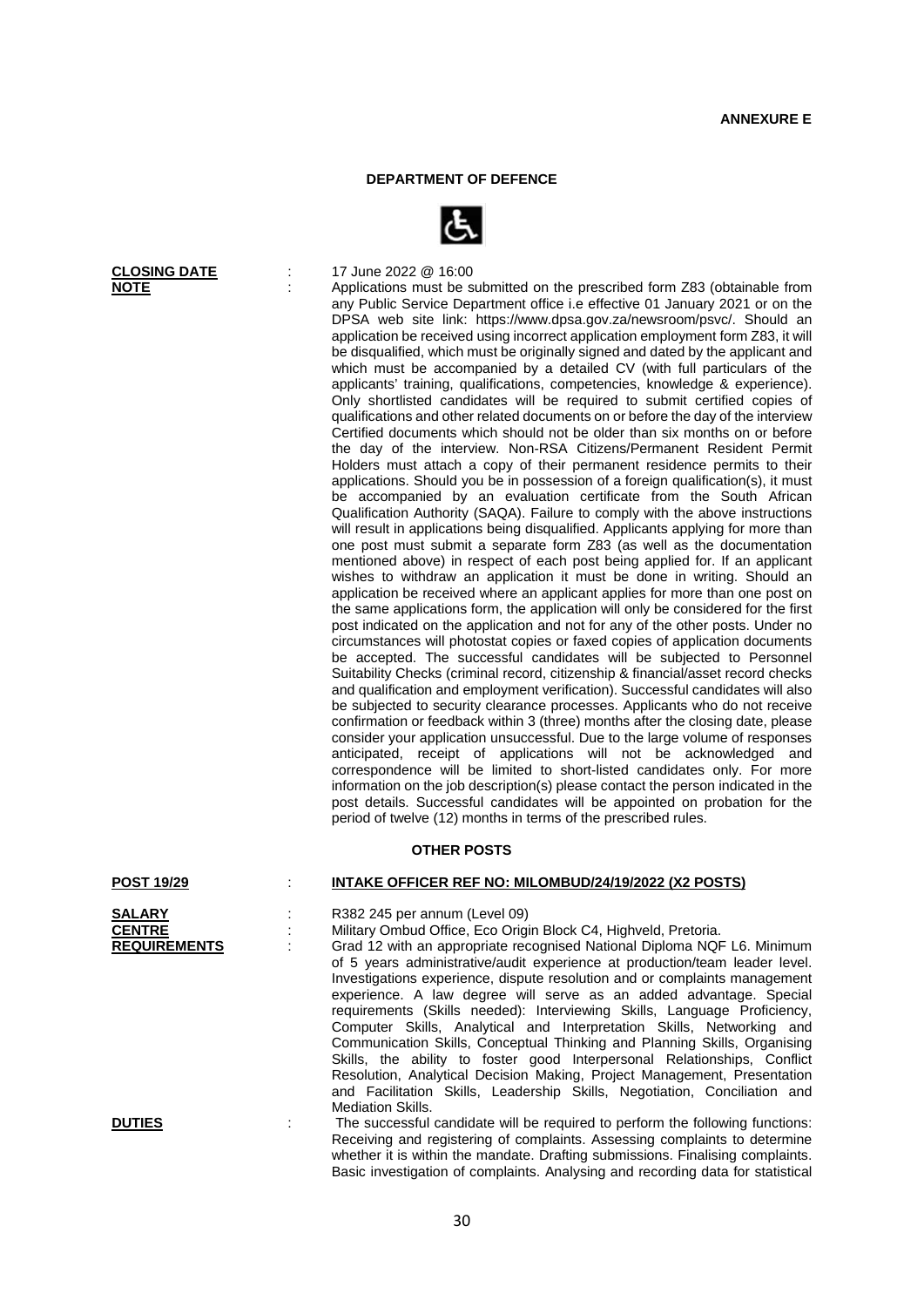| <b>ENQUIRIES</b><br><b>APPLICATIONS</b>               | ÷ | purposes. The referral of complaints. Providing inputs to Investigations,<br>procedures and operational planning.<br>Ms N.F. Ntloedibe Tel No: (012) 676 3841/2<br>Military Ombud, Private Bag X163, Centurion, 0046, Pretoria or may be hand<br>delivered to Block C4, 349 Witch Hazel Ave, Eco Origin, Highveld, 0157,<br>Pretoria.                                                                                                                                                                                                                                                                                                                                                                                                                                                                                                                                                                                                                                                                                                                                                                                                                                                                          |
|-------------------------------------------------------|---|----------------------------------------------------------------------------------------------------------------------------------------------------------------------------------------------------------------------------------------------------------------------------------------------------------------------------------------------------------------------------------------------------------------------------------------------------------------------------------------------------------------------------------------------------------------------------------------------------------------------------------------------------------------------------------------------------------------------------------------------------------------------------------------------------------------------------------------------------------------------------------------------------------------------------------------------------------------------------------------------------------------------------------------------------------------------------------------------------------------------------------------------------------------------------------------------------------------|
| <b>POST 19/30</b>                                     |   | PRINCIPAL MILITARY INTELLIGENCE OFFICER (TRAINING) REF NO:<br>SADIC/25/19/22/01                                                                                                                                                                                                                                                                                                                                                                                                                                                                                                                                                                                                                                                                                                                                                                                                                                                                                                                                                                                                                                                                                                                                |
| <b>SALARY</b><br><b>CENTRE</b><br><b>REQUIREMENTS</b> | ÷ | R321 543 per annum (Level 08)<br>Defence Intelligence (SA Defence College) SADIC, Monument Park, Pretoria.<br>BA Degree/Diploma NQF 5/6 in Occupationally Directed Education Training<br>and Development (OD ETD). Applications with prior learning either by means<br>of experience or alternative courses may also apply. Special requirements<br>(skills needed): To facilitate learning for Defence Intelligence practitioners<br>studying at SADIC in the field of functional training. Computer literacy, basic<br>information management skills, financial skills and communication skills,<br>(written and verbal). English language proficiency. Must be able to obtain<br>Secret Security Clearance within a year.                                                                                                                                                                                                                                                                                                                                                                                                                                                                                   |
| <b>DUTIES</b>                                         |   | The applicant must be able to: Establish and maintain a quality management<br>system at SADIC to ensure continued accreditation as training provider.<br>Manage the accreditation of learning programmes. Establish and maintain a<br>risk management system. Assist in the management of the budgeting and<br>control functions at the college. Provide suitable financial advice for decision-<br>making and action. To be responsible and recommend own personnel for<br>development and functional courses.                                                                                                                                                                                                                                                                                                                                                                                                                                                                                                                                                                                                                                                                                                |
| <b>ENQUIRIES</b><br><b>APPLICATIONS</b>               |   | Ms E. Foster Tel No: (012) 315-0175<br>Department of Defence, SA Defence Intelligence College (SADIC), Private Bag<br>X3003, Monument Park, 0105, Pretoria or may be hand delivered to 0208<br>Johnn Rissik Drive, Waterkloof Ridge, Pretoria.                                                                                                                                                                                                                                                                                                                                                                                                                                                                                                                                                                                                                                                                                                                                                                                                                                                                                                                                                                 |
| <b>POST 19/31</b>                                     |   | PERSONNAL ASSISTANT REF NO: DI/25/19/22/02<br>Directorate: Defence Intelligence Division (C Def Int)                                                                                                                                                                                                                                                                                                                                                                                                                                                                                                                                                                                                                                                                                                                                                                                                                                                                                                                                                                                                                                                                                                           |
| <b>SALARY</b><br><b>CENTRE</b><br><b>REQUIREMENTS</b> |   | R261 372 per annum (Level 07)<br>Pretoria<br>NQF L6 Secretary Diploma or any equivalent qualification will be an advantage.<br>Applications with prior learning, either by means of experience or alternative<br>courses may also apply. Special requirements (skills needed): Detailed<br>knowledge of operation/utilisation of general administration and ability to<br>operate an efficient and organised office. Knowledge of security regulations.<br>Ability to conceptualise and initiate new innovative approach to optimise the<br>secretarial service provided to the Chief Director. Ability to provide personal<br>assistant services. Computer literacy (Ms Office Suite). Computer literacy,<br>specific software packages I.e. MS Word, MS PowerPoint, Lotus Notes and<br>Internet. Telephone etiquette, Co-ordination and good communication skills,<br>(written and verbal) skills. Good organising and interpersonal relations,<br>analytical, problem solving, good planning organisation administrative and<br>advanced typing skills. Valid code 08 drivers licence. Proficient in English<br>(Read, write and speak). Must be able to obtain Secret Security Clearance<br>within a year. |
| <b>DUTIES</b>                                         |   | Applicants must be able to: Keep and update Chief Defence Intelligence<br>(CDI)'s dairy. Arranging appointments for members and other stakeholders in<br>the Department of Defence. Render personal assistance and support service<br>to the CDI eg. Taking of minutes, agendas, confirmatory notes, memorandums,<br>letters and the transcription thereof. Set up schedules for meetings and events.<br>Handle classified documents. Assist with travel arrangements and process<br>subsistence and travel (S&T) advances and claims for the CDI. Arrange<br>parking for visitors. Manage general office duties. Accept and manage<br>incoming and outgoing files and documents. Accept and manage incoming,<br>outgoing files and document. Distribute outgoing letters and files from CDI's<br>office. Provide hospitality service to CDI's and guests. Provide an office<br>security service. Assist with funding requirements for the purpose of Medium<br>Term Expenditure Framework (MTEF) submissions. Must be able to check and<br>correlates Basic Accounting System (BAS) reports to ensure that expenditure<br>is allocated correctly. Must be familiar with the Public Service Act Regulations    |